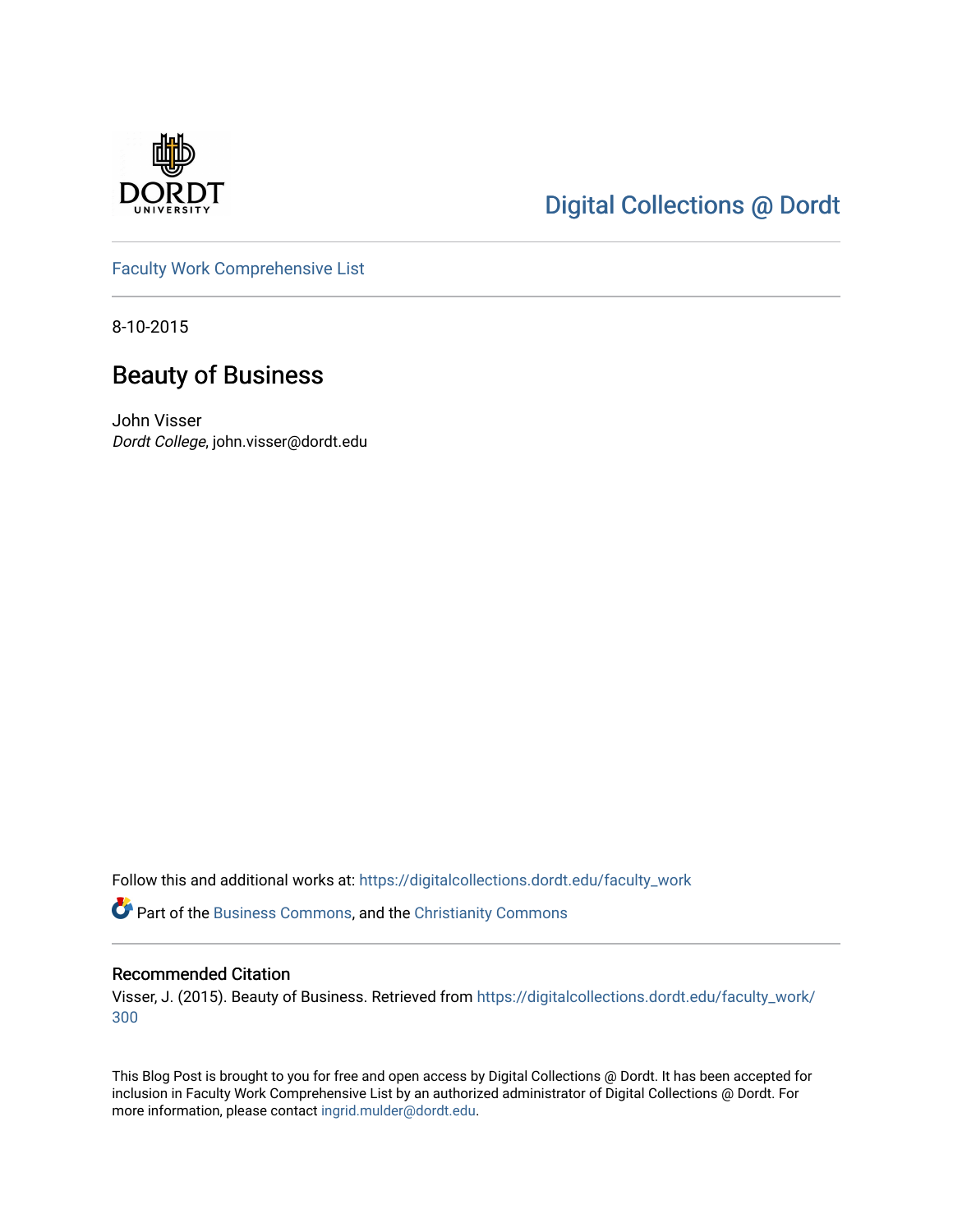### Beauty of Business

#### Abstract

"There is nothing at all wrong with making money, even a lot of it, if it is done in the process of building healthy organizations, creating jobs, and providing needed goods."

Posting about a Christian perspective on business from In All Things - an online hub committed to the claim that the life, death, and resurrection of Jesus Christ has implications for the entire world.

<http://inallthings.org/the-beauty-of-business/>

#### Keywords

In All Things, secularism, wealth, income, corporate responsibility

#### **Disciplines**

Business | Christianity

#### **Comments**

[In All Things](http://inallthings.org/) is a publication of the [Andreas Center for Reformed Scholarship and Service](http://www.dordt.edu/services_support/andreas_center/) at Dordt [College](http://www.dordt.edu/).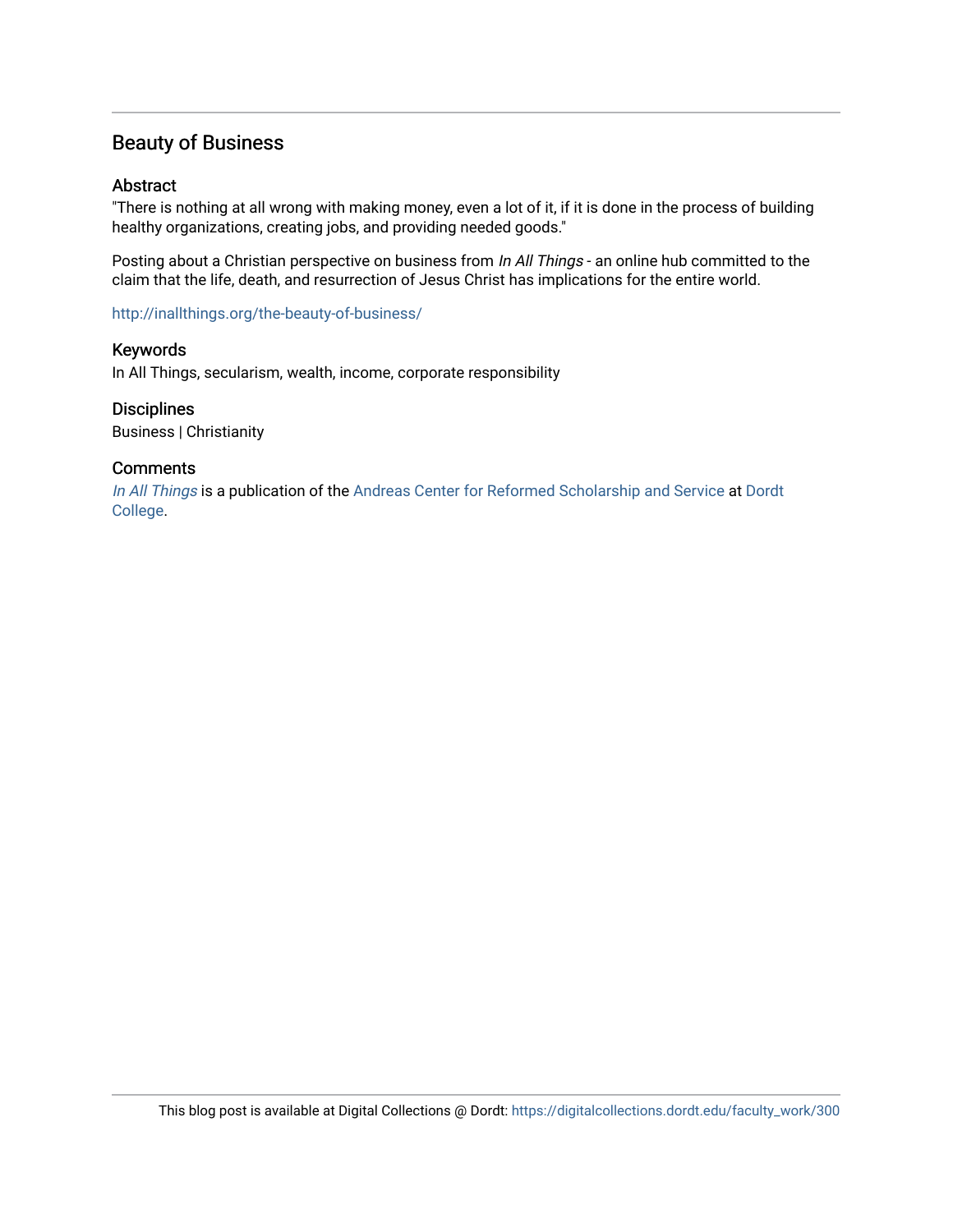# **The Beauty of Business**

**all inallthings.org**[/the-beauty-of-business/](http://inallthings.org/the-beauty-of-business/)

#### John Visser

The reputation and – to a lesser degree – the practice of business, perhaps more than that of any other institution, suffers from the kind of reductionism that is the stepchild of dualistic and secular thinking. Some business-bashing is deserved, because some businesses operate in very opportunistic ways, but much of it can be traced back to a misunderstanding of what business is and does.

Unfortunately, once we have been fooled into thinking that life can be compartmentalized, that we can wall off religious beliefs from the rest of life, and that our economic lives belong on the secular side of that wall, we are left with few options for defining or carrying out business activity in a holistic way. We are backed into having to find some "secular purpose" for business, which too often in a materialistic world gets reduced down to "making money."

In fact, there is nothing at all wrong with making money, even a lot of it, if it is done in the process of building healthy organizations, creating jobs, and providing needed goods and services at prices that improve people's lives. Profits are critically important for encouraging innovation and risk taking, and for luring resources to where they are most needed in an economy. Unfortunately, it is very hard for people to keep these broader purposes in the forefront of their minds when they have been hoodwinked into bowing to the secular god of mammon and thinking that businesses are accomplishing their primary purpose by simply making lots of money.

Thankfully, businesses can be and often are much more than this! Properly structured and run, they are not only vehicles for stewardship and sustainability, but they are also the best hope for pulling and keeping people out of poverty. One reason for this is that to survive, businesses must create value. In other words, they must produce products and services that a society values more than it values the time, money, knowledge, or resources that were needed to produce that product or service. Granted, societies can have misguided values, and some businesses will capitalize on this, but for the most part we should not blame businesses because families, churches, or schools are unconcerned or unsuccessful in inculcating positive and godly values in people.

In fact, "doing business" may be the most interdisciplinary of all pursuits. Entrepreneurs and managers need to be both scientists and artists, capable of bringing together natural, physical, financial, intellectual, emotional, aesthetic, social, and even governmental resources in a harmonious way, and for a single purpose – not unlike what a maestro does when he pulls together a diverse group of musicians and instruments for the purpose of making beautiful music. In addition, to ensure a steady supply of and appropriate balance among these resources, the business person must be vigilant about the unique characteristics, needs, motivations, and values of the diverse participants in this process, as well as the vicissitudes of the myriad variables that affect the supply and demand for these resources.

In fairness to those who hyper-focus on profits, money is central to this activity because many of the resources that businesses employ are "purchased" with money. The rights to natural and public resources, the ownership of machinery and equipment, and the right to use people's time, accumulated educational and experiential resources, and creativity are all compensated with money. But, creative managers reward their suppliers, employees, and communities with far more than money and give their customers far more than low prices. They respond to and shape their values, all the while looking for fair and adequate ways to reward them for their willingness to continue to provide needed resources to the business.